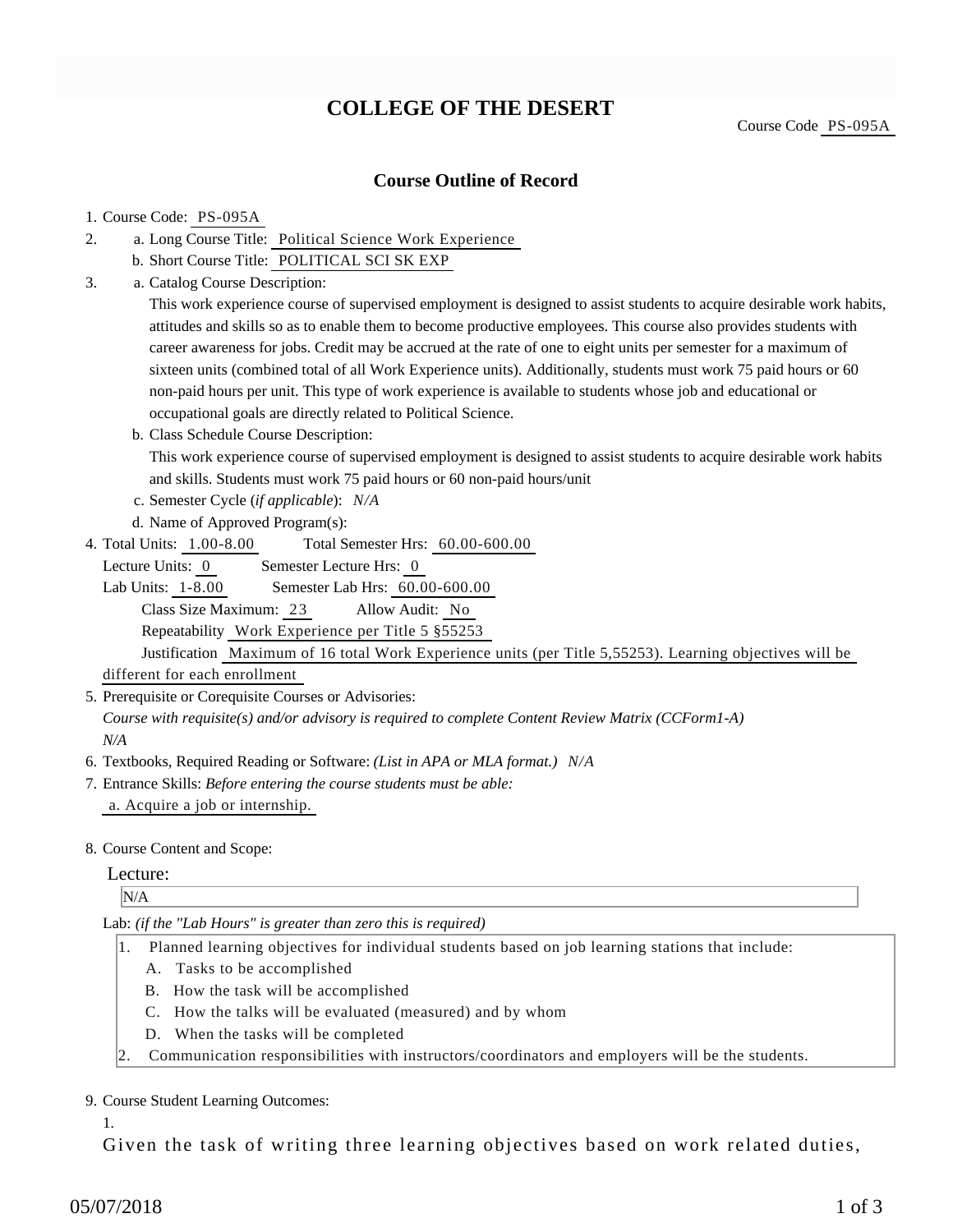## PS 095A-Political Science Work Experience

demonstrate competent and appropriate completion of each objective which increases performance, improves efficiency and enhances skills in the workplace.

2.

Given normal tasks based on actual working conditions, demonstrate competent and appropriate employment soft skills.

- 10. Course Objectives: Upon completion of this course, students will be able to:
	- a. Demonstrate employment skills under actual working conditions.
	- b. Apply career goals of classroom theory to real life experience.

c. Demonstrate an increase in self-identity and confidence as a worker through individual attention given by instructor/coordinators and employers.

- d. Demonstrate an understanding of their own abilities in the work environment.
- e. Explain an understanding of human relations.
- f. Demonstrate an understanding of how to approach the job market.
- g. Apply work experience education on future job applications.
- h. Develop new or expanded job objectives each semester of enrollment.
- 11. Methods of Instruction: *(Integration: Elements should validate parallel course outline elements)*

#### Other Methods:

a. Conferences with students. b. Development of measurable learning objectives with the employer/supervisor that are specific to the job. c. Development of a training agreement between the employer and student.

12. Assignments: (List samples of specific activities/assignments students are expected to complete both in and outside of class.) In Class Hours: 0

Outside Class Hours: 0

-

- a. In-class Assignments
- b. Out-of-class Assignments
	- 1. Development of measurable learning objectives with the employer/supervisor that are specific to the job.
	- 2. Confer with instructor/coordinator on final learning objectives.
	- Arrange appointment to meet together with the employer/supervisor and instructor/coordinator to 3. discuss objectives and other issues and to sign the training agreement.
	- 4. Reflection paper (length and content to be determined).
	- 5. Self-evaluation by the student based on the training agreement.

13. Methods of Evaluating Student Progress: The student will demonstrate proficiency by:

• Other

a. Hours worked. b. Performance on the learning objectives. c. Attendance at scheduled conferences and orientation. e. Completion and timelines of paperwork f. On-site visit by the instructor/coordinator.

- 14. Methods of Evaluating: Additional Assessment Information:
- 15. Need/Purpose/Rationale -- All courses must meet one or more CCC missions.
	- PO Career and Technical Education

Apply critical thinking skills to execute daily duties in their area of employment.

IO - Personal and Professional Development

Self-evaluate knowledge, skills, and abilities.